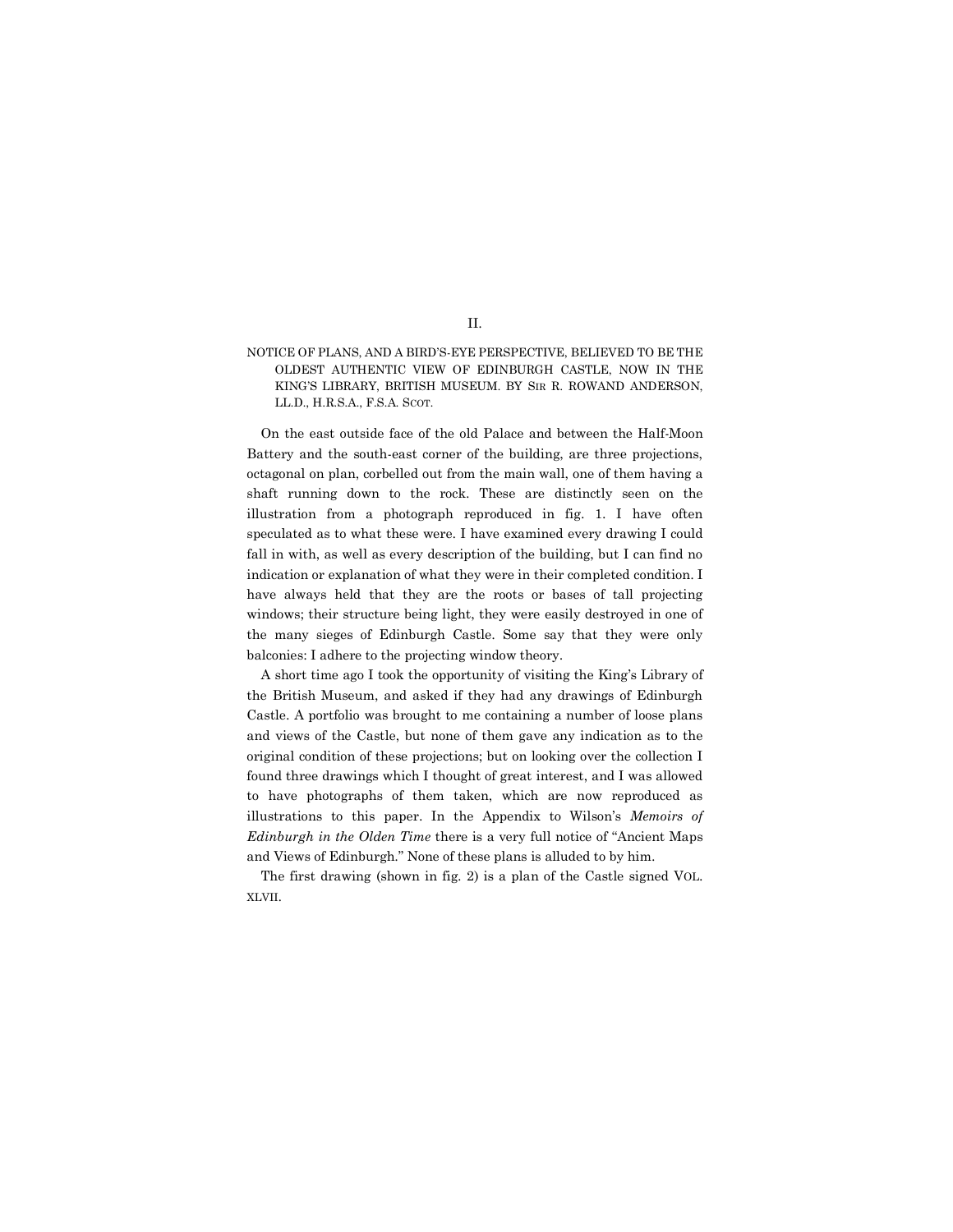

**Figure 1. View of Edinburgh Castle at the south-east corner, showing projections.**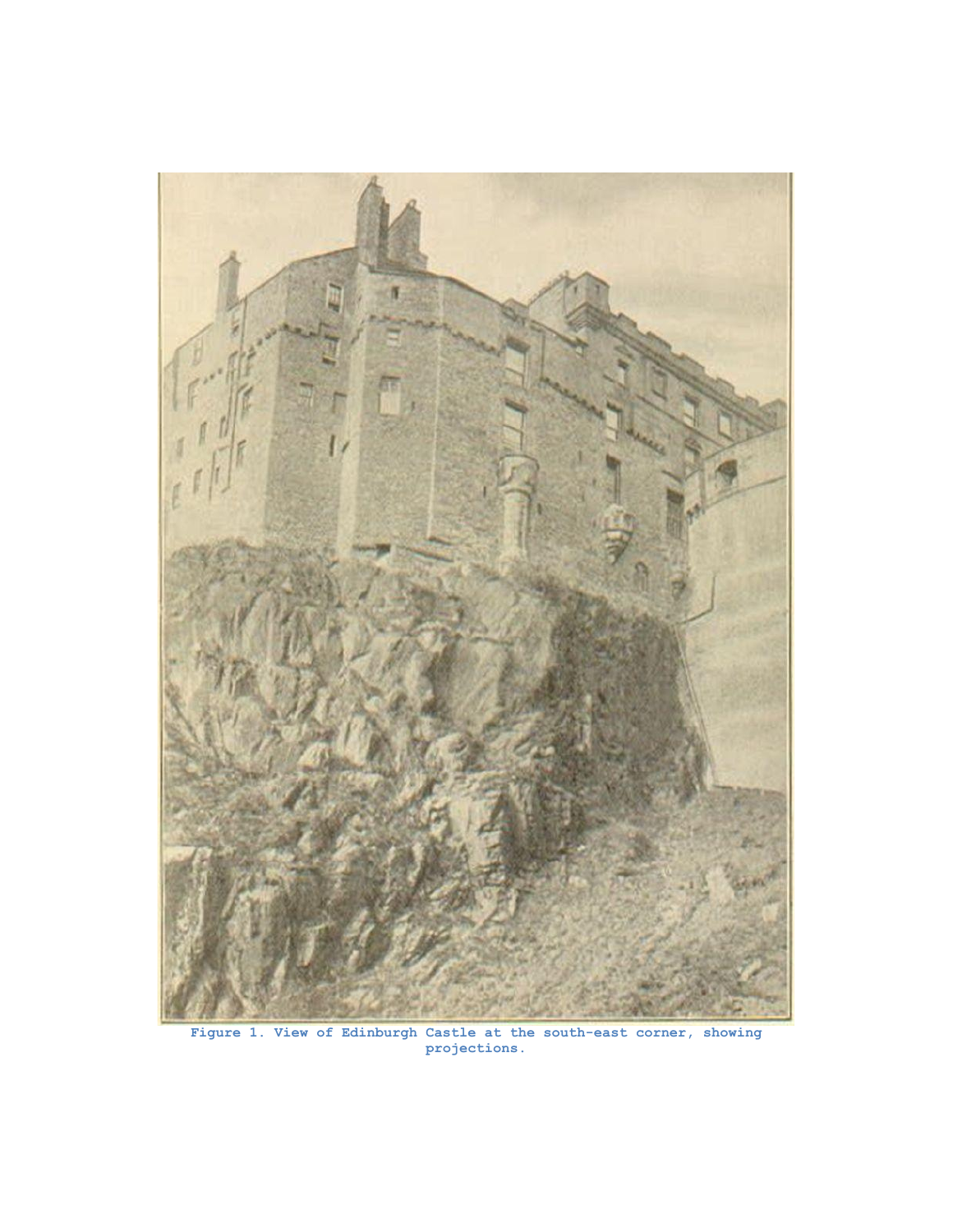

**Figure 2. Plan of Edinburgh Castle by Slezer, 1675.**

by J, Slezer, the author of *Theatrum Scotice.* In March 1675 it is recorded that the Lords of the Treasury recommend that the Lord Treasurer Depute should visit the Castle and examine the ground where the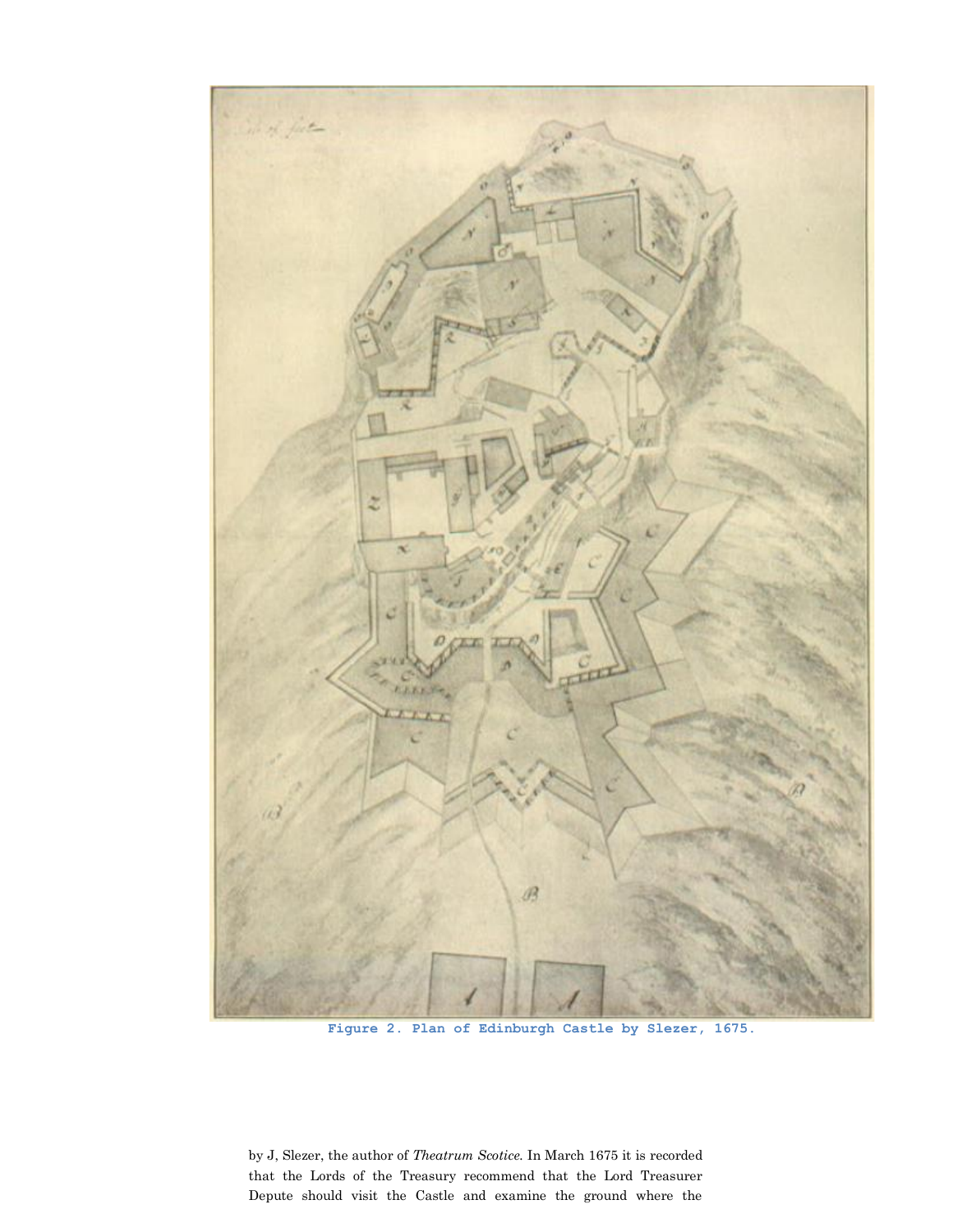additions to the fortifications are to be made, and he was to take Mr Slezer with him. Now, Slezer, no doubt, made a report on this visit, and my belief is that this is the drawing which accompanied it. My reason for saying so is this: the marginal notes on this drawing not only specify the names of existing buildings, but also a number of suggestions for improvements, such as:—

C.G.G., Intended Outworks.

T., Intended Chapel Batterie.

R., Intended Batterie on the Hawk Hill to command the highways on that side.

S., Intended Main Gard.

Q., Intended Firework Laboratory.

N., The new entrenchments towards the South-west.

O.O.O., etc., Levelled Ground at the inside of the walls for the Rounds to go along in the night time, it being at present impossible to do it on a stormie night.

This is the oldest accurate plan of the Castle upon which I ha ve come.

The second drawing (shown in the illustration, fig. 3) is a large penand-ink drawing, measuring 2 feet 10 inches by 1 foot 10 inches. It is a bird's-eye view from the south of the Castle and its surroundings. There is no date or mark on it to indicate who made it or when it was made, but I think it is possible to approximate to the date. In 1689, when the Castle was held for James VII. by *the Duke* of Gordon, the Earl of Leven, who was on the other side of polities, was ordered by the Convention, then sitting in Edinburgh, to blockade the rock on the west. To assist in accomplishing this, he dug a trench from the West Port to St Cuthbert's. At the time it was said that it was so badly done that, but for the humanity of the Duke of Gordon, every man in it could have been killed. The trench is clearly indicated on the drawing, and this proves that the drawing could not have been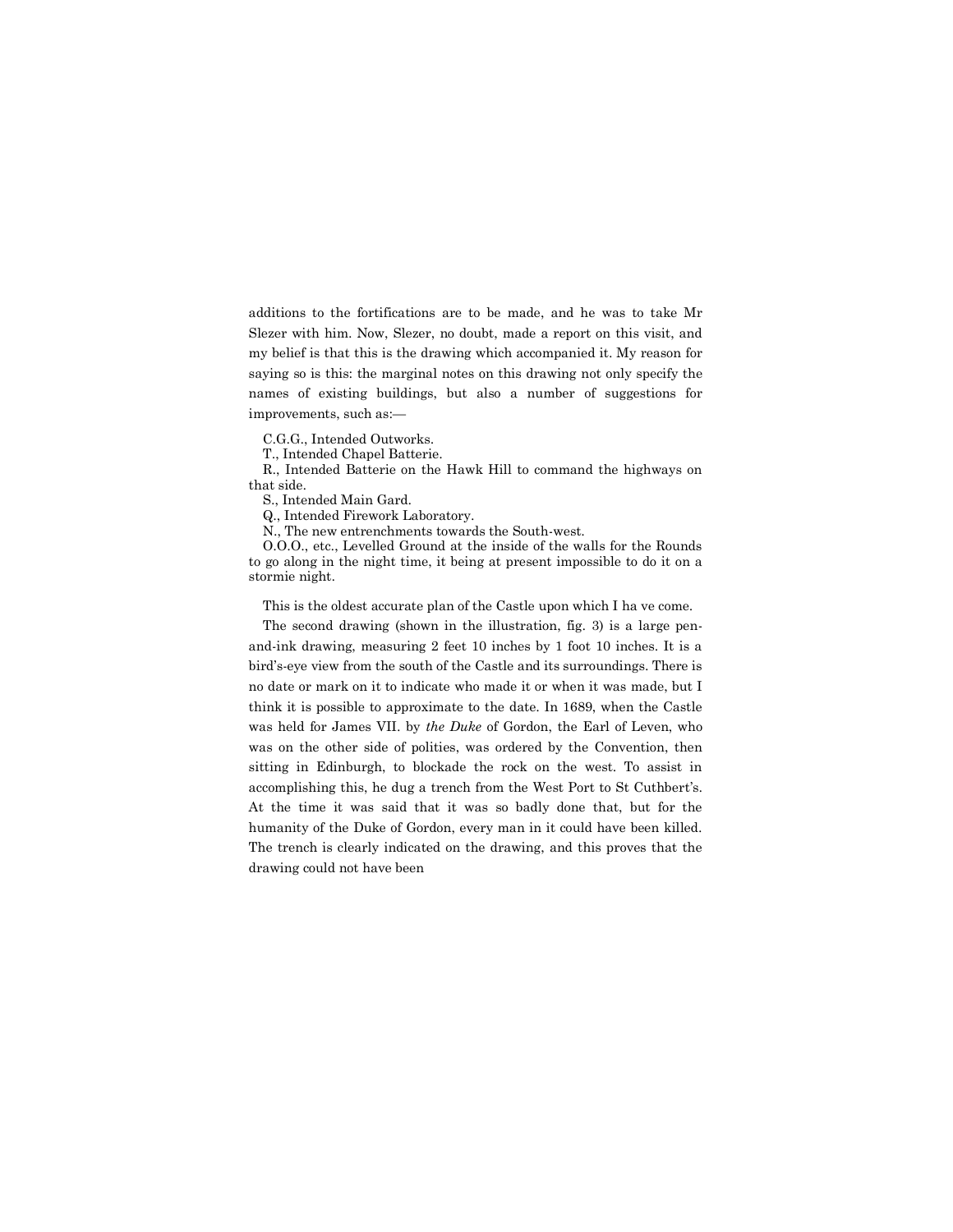

**Figure 3. Bird's-eye view of Edinburgh Castle from the south.**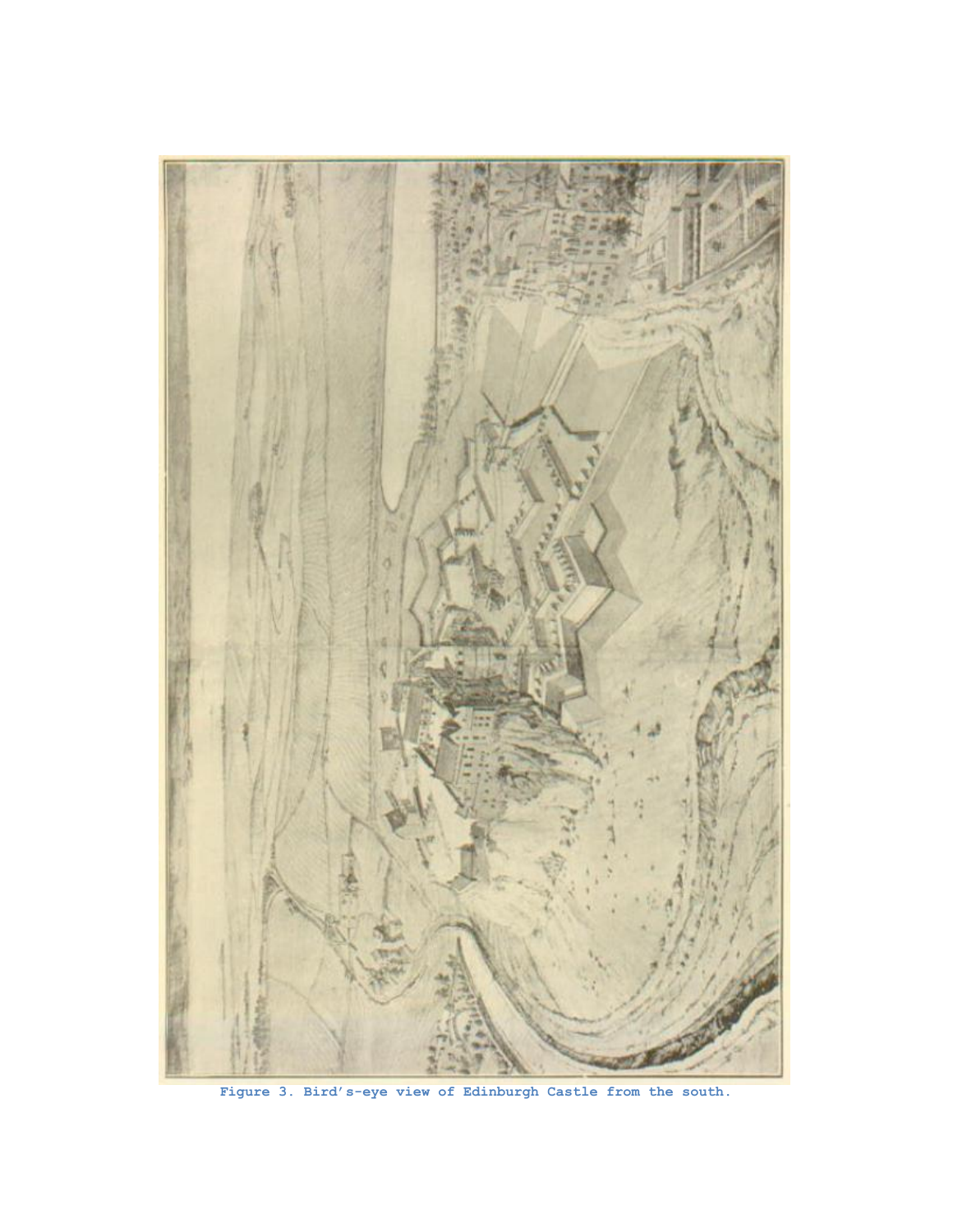made before 1689. After the Union in March 1707 the Scottish flag, namely the St Andrew's saltire, ceased to be the national flag of Scotland. This was lowered, and the Union flag took its place. On 26th March the Regalia were deposited in the Crown Room, never after to be removed from the Castle. This drawing shows a tall flagpole with the Scottish flag flying from it, and this indicates that the drawing was made before the Union in 1707. One can therefore safely assert that this drawing was made between the years 1689 and 1707, a period of eighteen years. It had evidently been made to illustrate a big scheme of fortification, something of the Vauban type, covering what is now the Esplanade; but this project, like many others of the same kind, was never carried out. I have not been able to connect this proposal with any name or date.

There are one or two other points on this drawing to which I wish to oal] attention. The view shows that the west side of the Quadrangle had not then been built, as the building now on this site is shown on a plan dated 1709, and is called "New Barracks for Officers." The large church which formed the north side of the Quadrangle is clearly shown here. When it was disused as a church, it was made into a great storehouse, and you will notice on the drawing the large pointed windows of the church built up, The church was used as a store at least up to 1755, as there is a plan dated 1755 now in the Office of Works showing a design of a building to take its place. This building was burned a good many years ago, and the present building on the site took its place.

The third drawing I found in the portfolio is one dated 1746, signed W. Adam's. This must be William Adam of Maryburgh in Fife, the father of the two brothers Adam who occupied a leading position as architects in the eighteenth century. William Adam was an architect of considerable repute, and held the appointment for a time as King's Master Mason.

This plan (fig. 4) is a very careful survey of the Castle as it was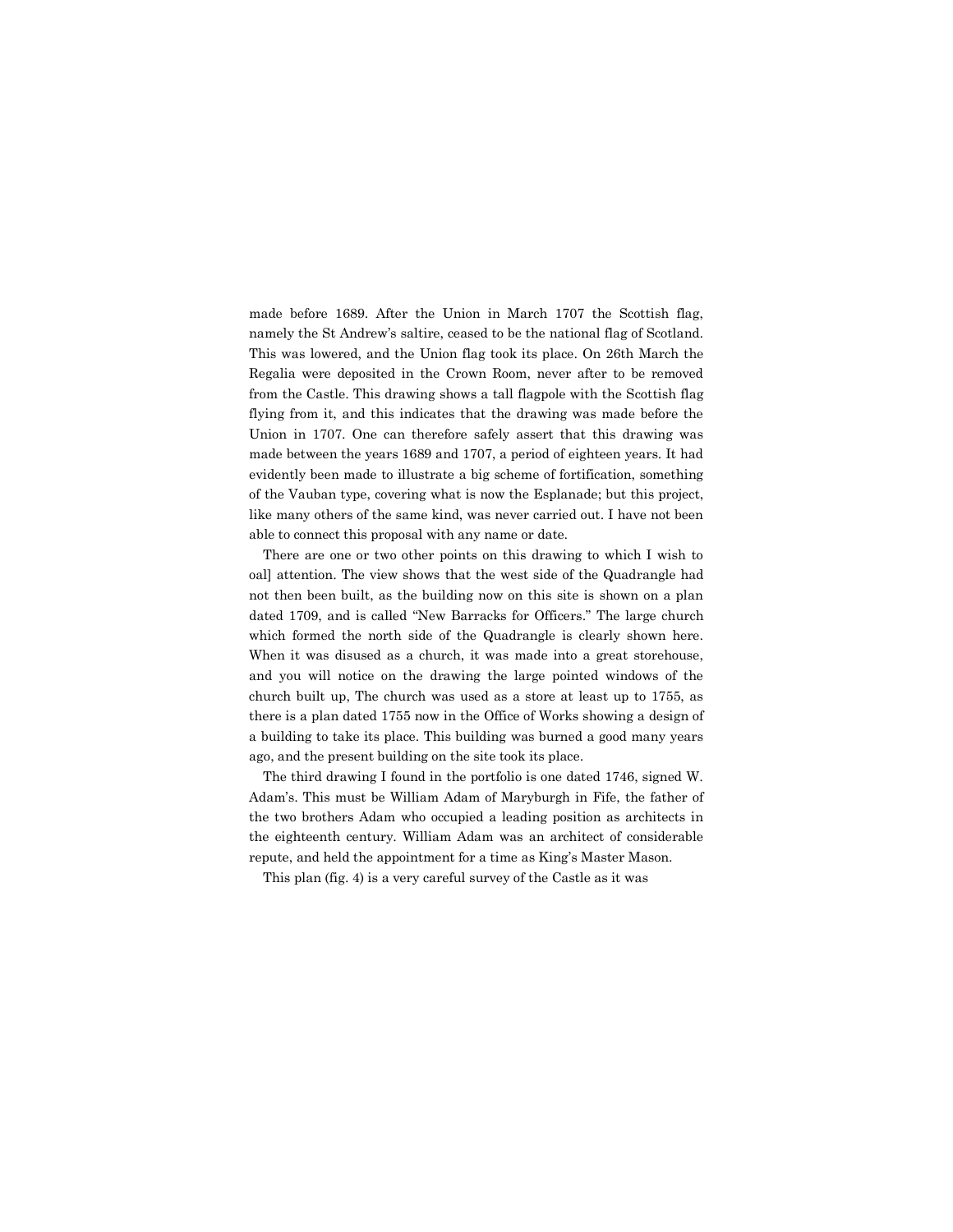

**Figure 4. Plan of Edinburgh Castle as it was in 1749.**

in 1746. It is also interesting as showing in dotted lines one of the many schemes for fortifications on the Esplanade, none of which was ever carried out.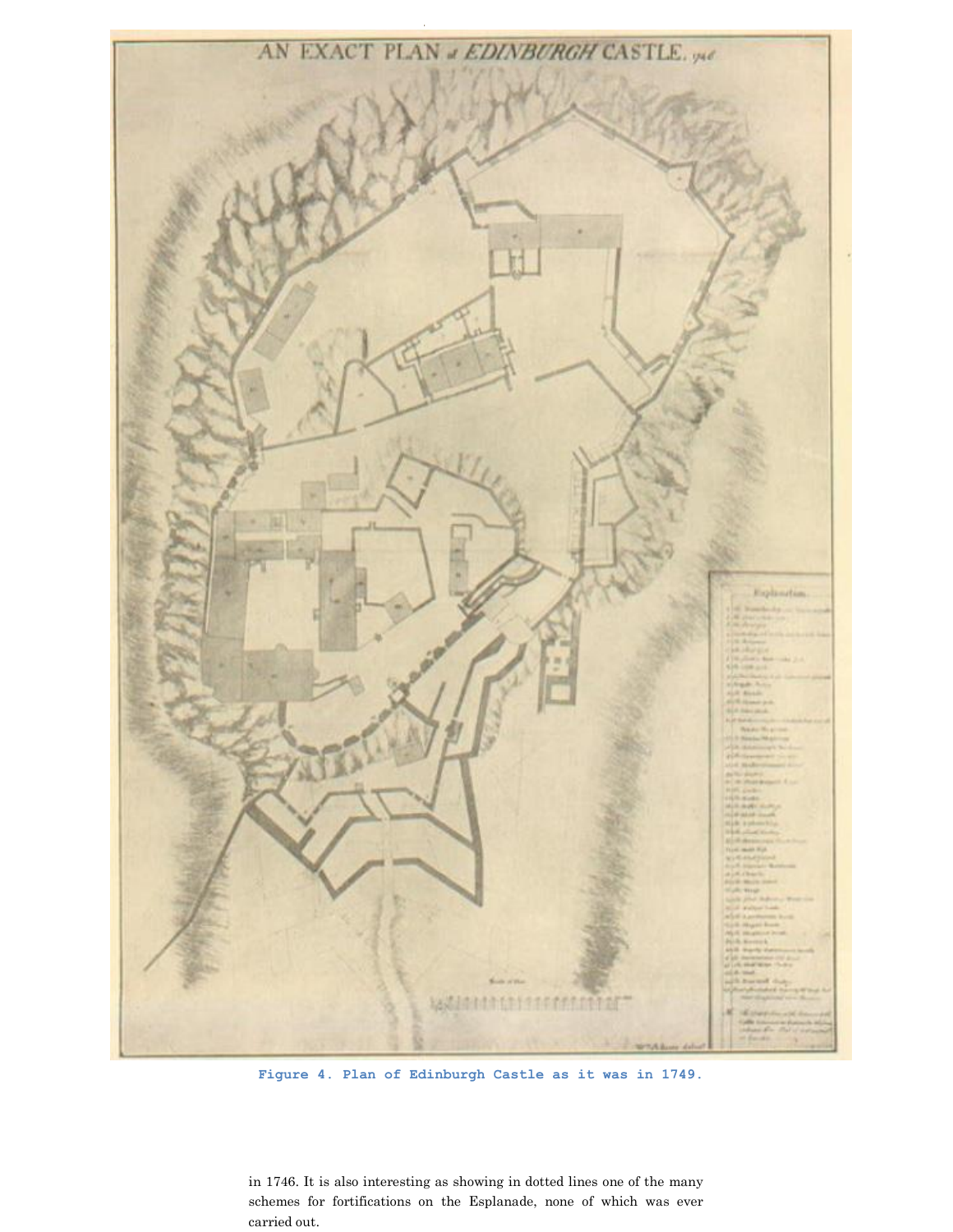I now show two plans at present in the collection of plans belonging to the Office of Works. The first one (fig. 5) is dated 1725. Its interest is that it shows the original arrangement of the walls, etc., at the postern-gate on the west side, and a pathway is clearly indicated leading up to it from the bottom of the rock. I have had this path examined, and there are distinct evidences of it still remaining. The first notice of this gate goes as far back as 1093. Queen Margaret died in the Castle on 16th November 1093, when Donald the Fair- haired, the younger brother of Malcolm III., had himself proclaimed king and invested the Castle with the hope of capturing the children of Queen Margaret, putting them to death, *and* securing the crown for himself. Apparently he knew nothing of this postern-gate on the west side, so he confined his attention to the access to the Castle from the town or east side. The children escaped by this postern- gate and fled to England, and the body of the dead Queen was conveyed to Dunfermline and buried there. It was also at this posterngate that the celebrated interview took place on 18th March 1689 between Viscount Dundee and the Duke of Gordon.

The other plan (fig. 6) is dated 1735, ten years later than the one just described. It shows very distinctly the arrangements at the sally-port. The original wall projected considerably and was rounded like a tower, forming a very deep re-entering angle, and in the recess thus formed was the actual postern-gate of the Castle. In Slezer's view of Edinburgh Castle from the west (fig. 7) the arrangement indicated on the plan I have just described is clearly shown. A white cross has been inserted on the illustration to point it out. It was thus sufficiently screened from outside observation and well protected against any attempt to surprise and force an entrance. All these arrangements were done away with about 1735, as I find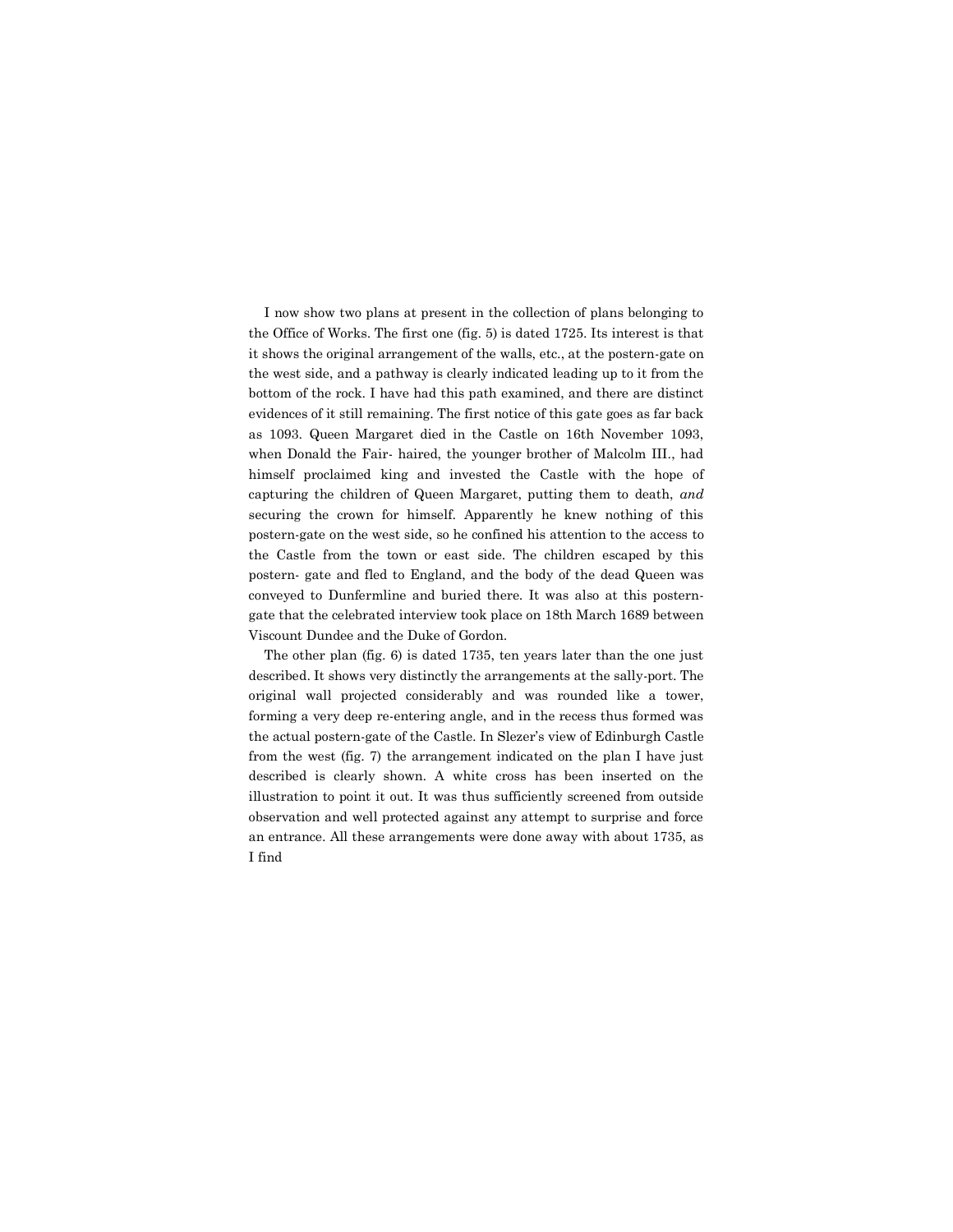

**Figure 5. Plan of Edinburgh Castle, dated 1725, showing postern-gate (marked by a white cross).**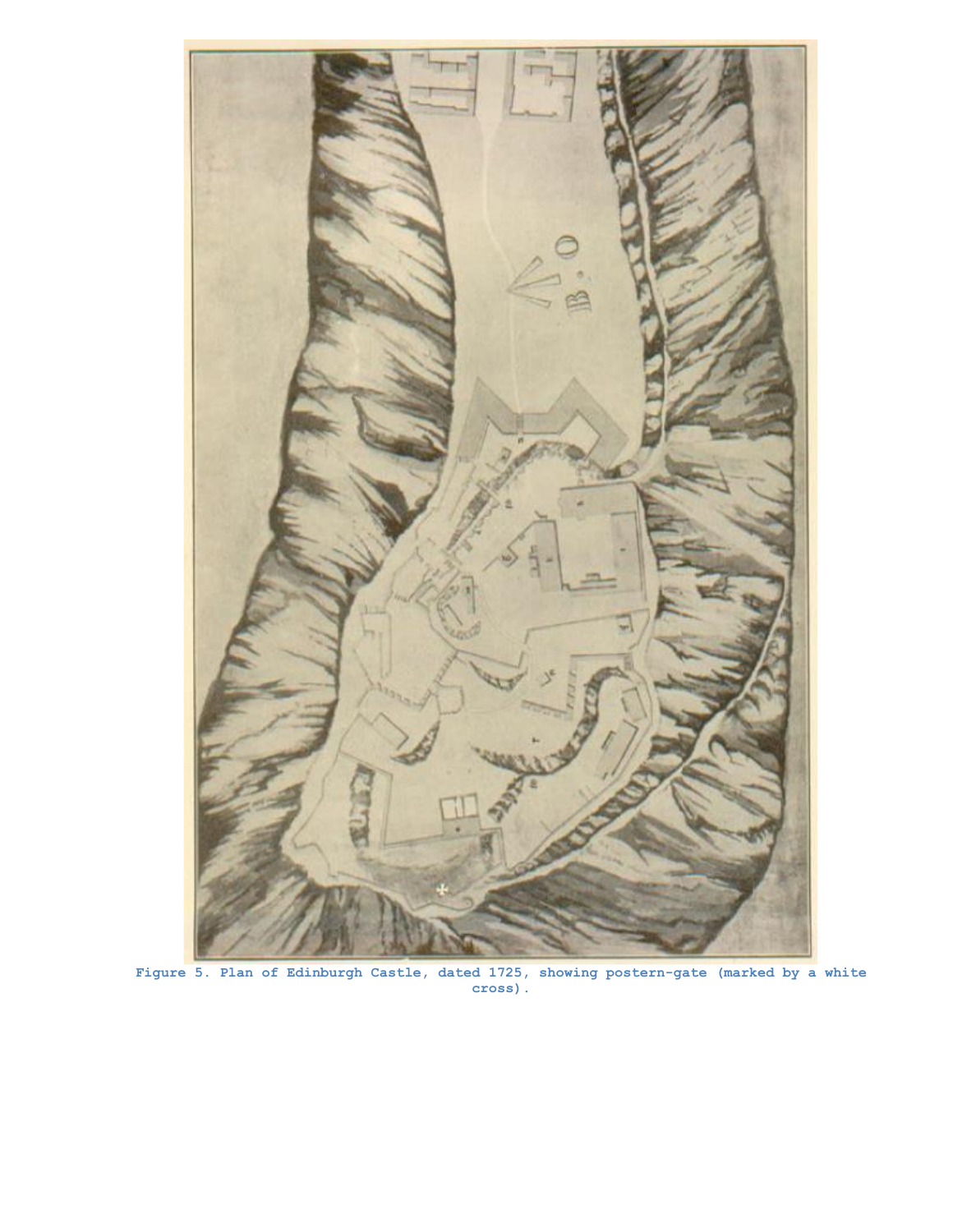

**Figure 6. Plan of Edinburgh Castle, dated 1735, showing postern-gate (marked by a white cross).**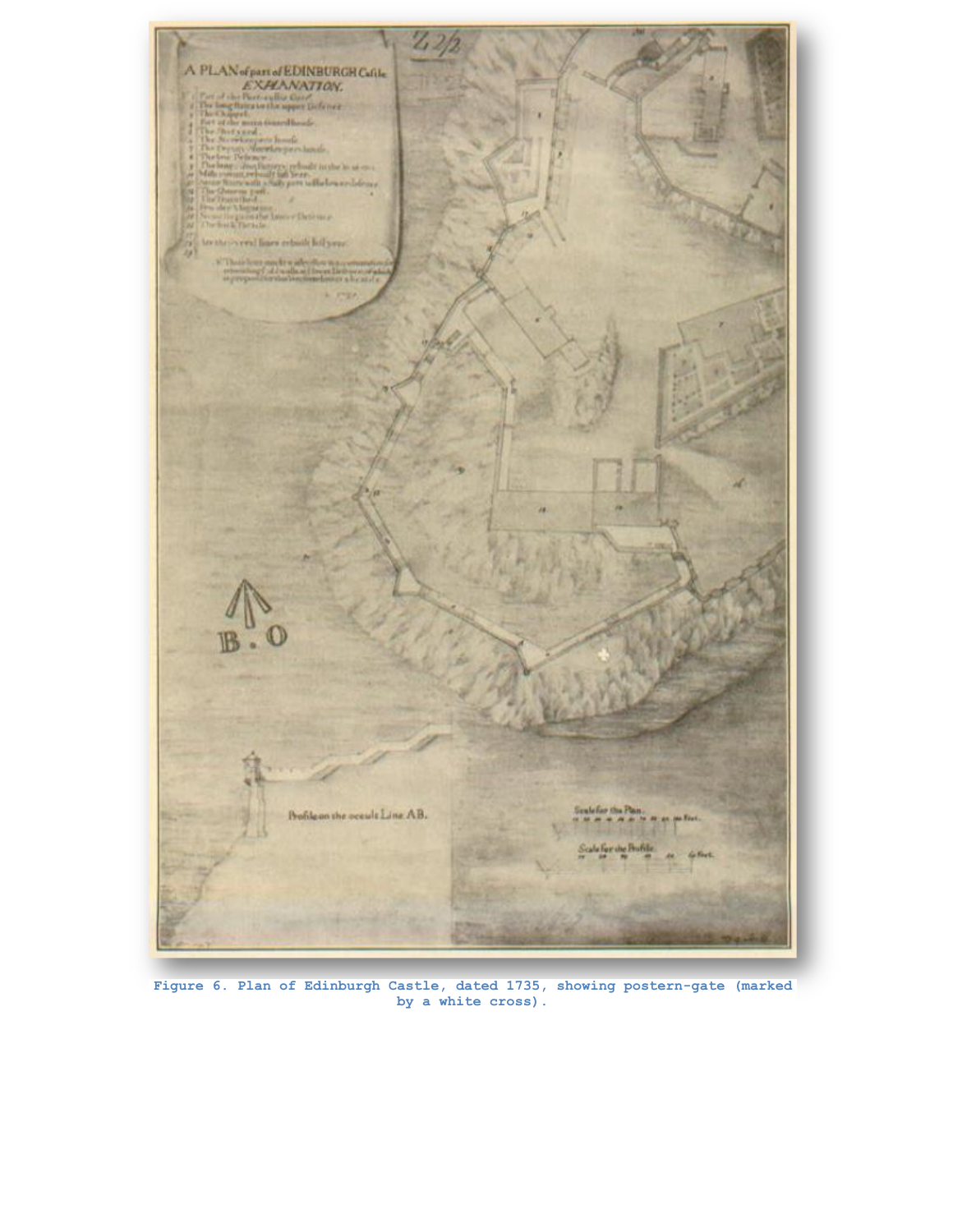

**Figure 7. Slezer's view of Edinburgh Castle from the west, showing the postern gate (marked by a white cross).**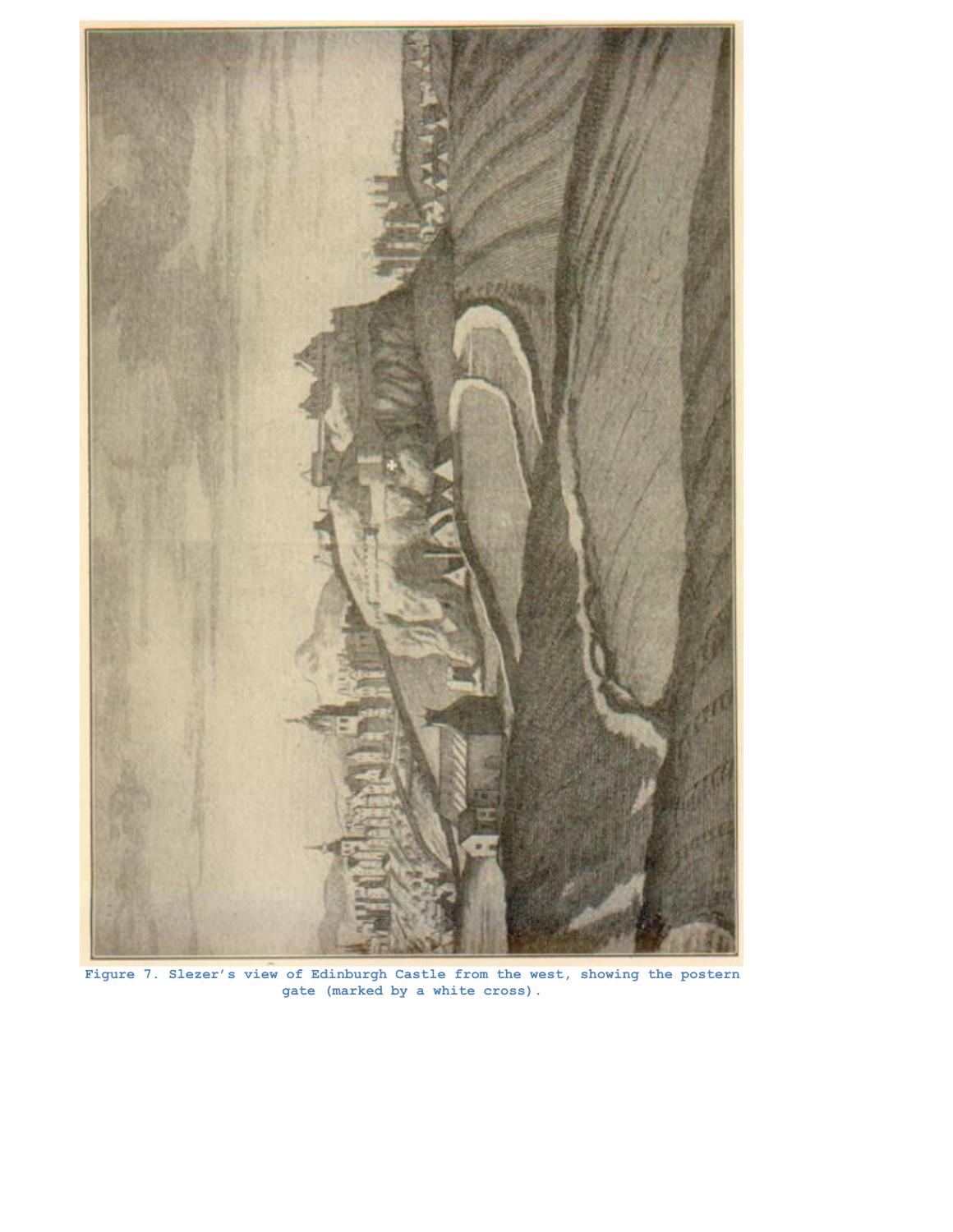that on another plan relating to this part of the Castle, it is stated that the alterations here were carried out by instructions from General Wade, who was in Scotland from 1726-1748. At the bottom of the rock close to the path in the gardens lies a large mass of rubble masonry (also indicated in the illustration (fig. 8) by a white cross). This had become detached when making the alterations above, and rolled down until it came to rest in the position in which it has been lying since about 1735. An entirely new wall was rebuilt with a postern-gate, and up till within a few years ago a small guard-house existed on the inside. This postern-gate is now built up on the inside, but shown as a gate from the outside. Above this gate has been placed a tablet with the following inscription on it:—

> "At this Postern John Graham of Claverhouse, Viscount Dundee, held a final Conference with the Duke of Gordon, Governor of Edinburgh Castle, on quitting the Convention of Estates 18th March 1689."

This interesting and very appropriate inscription is true as to the fact that an interview did take place, but not true that it took place at this particular gate, as I have just shown that the whole of this part of the fortifications had been pulled down and rebuilt as it now exists. The interview, therefore, could not have taken place here, but at the old sallyport, shown in the illustrations, figs. 5, 6, and, 7.